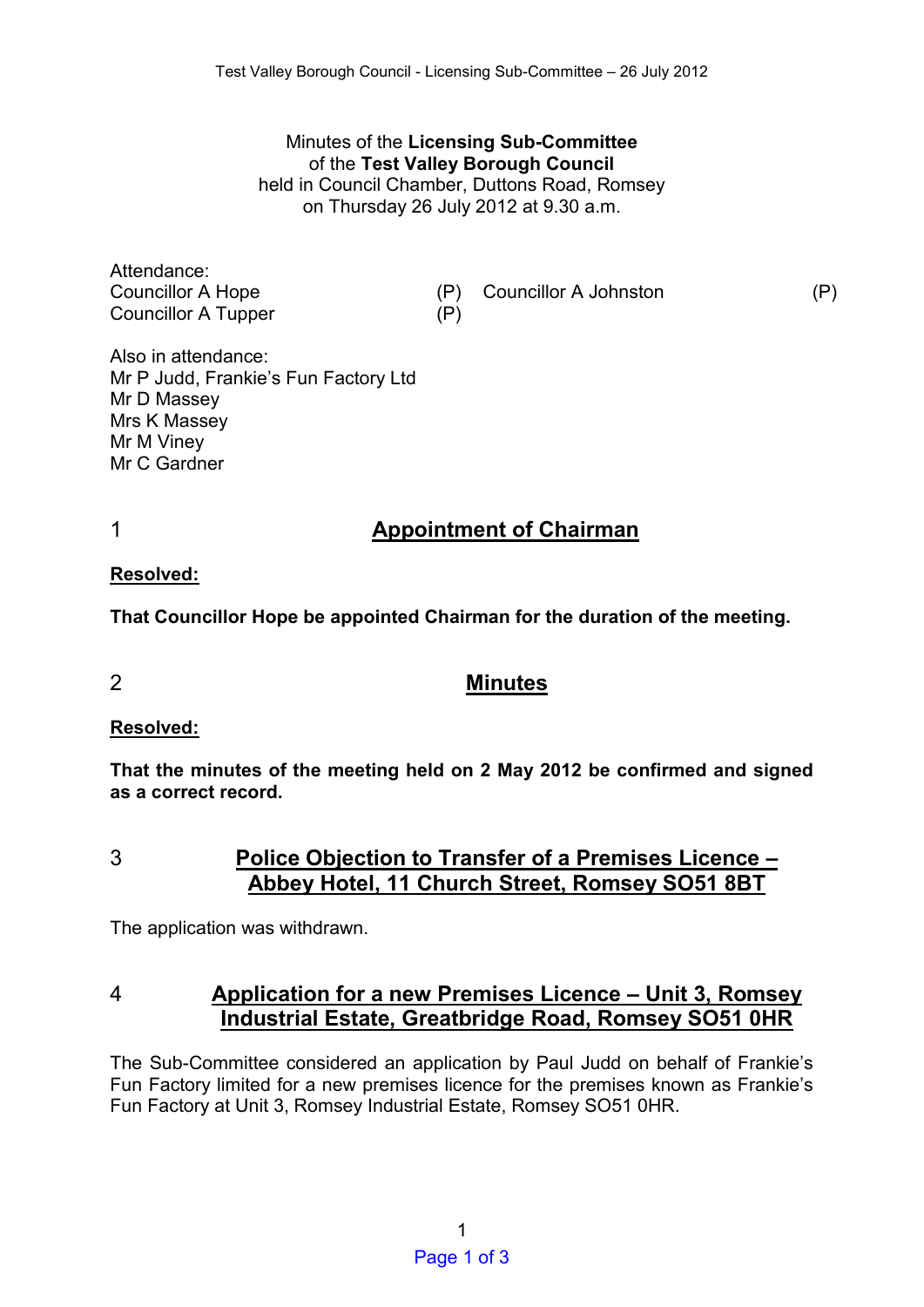The applicant had applied for a Premises Licence which would permit the sale by retail of alcohol for consumption on the premises from 1800 to 2245 hours seven days a week and also permit regulated entertainment by way of recorded music and provision of facilities for dancing from 1800 to 2300 hours seven days a week.

The application had attracted representations necessitating the application to be determined at a hearing. The Licensing Manager reported that the representations from the Hampshire Constabulary had been withdrawn as their concerns were now covered by the suggested conditions to the licence, which the applicant had accepted.

The Applicant, Mr Paul Judd, was invited to address the Sub-Committee. He explained the reason for the application was to expand the business to include private family parties in the evening. He estimated that there would be no more than 2 events per week. There was no intention to sell alcohol during normal daytime working hours.

He assured the Sub-Committee that the events would be managed and commented on the steps taken to promote the four licensing objectives.

- Prevention of crime and disorder
- Public safety
- Prevention of public nuisance
- Protection of children from harm

The Chairman welcomed the measure proposed by Mr Judd to uphold the licensing objectives which were outlined in the report.

Mr Judd referred to the objections received to the application from the local residents. He suggested that had they mentioned the concerns to him he would have taken steps to address their concerns, but the objections to the license application were the first time he had become aware of them. He had now consulted with the Environmental Health Service to agree a programme of work to mitigate the noise nuisance which was to be in place by the end of October 2012.

The Sub-Committee then heard representations from Mr Massey. Mr Massey stated that the existing noise levels were already unacceptable and caused a public nuisance so to seek to extend the hours of operation was unfair to the local residents. He also suggested that the sale of alcohol would jeopardise the licensing objective for the protection of children from harm.

Mr Massey agreed that he and the other residents had not made their views on the noise nuisance known to Mr Judd prior to the licence application. This had been due to the fact it did not occur after 8.00 pm, but the longer hours of operation were considered unreasonable.

Mr Massey suggested that the change of use for the premises should be addressed before the premises licence was granted. The Legal Officer that should the business expansion plans require a planning application for change of use it should be applied for, but it was not a matter for the Licensing Sub-Committee.